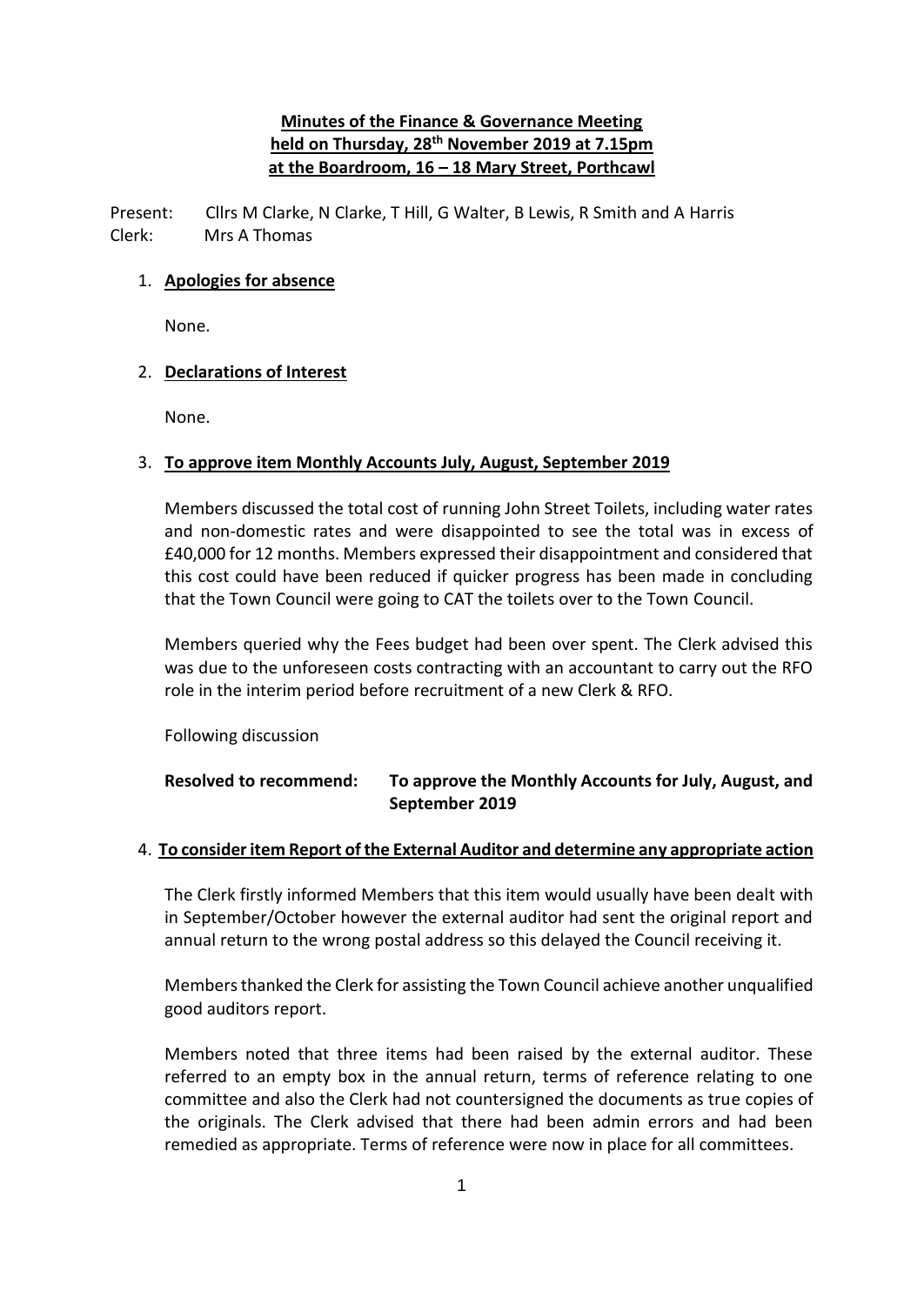### **Resolved to recommend: To note the report for information and approve the action taken by the Clerk**

# 5. **To consider item annual approval of Standing Orders and Direct Debits on Town Council accounts**

Members were provided with a list of current standing orders and direct debits on the Town Council accounts. The Clerk advised that these need to be approved every two years.

# **Resolved to recommend: To approve list of standing orders and direct debits on Town Council accounts**

#### 6. **To review item Internal Auditor for the Year End 31st March 2020**

Members were advised that if item 7 was approved, then the current Internal Auditor would have a conflict of interest and would not be able to undertake the internal audit for the y /e  $31<sup>st</sup>$  March 2020.

Members acknowledged that item 7 was likely to be approved as the RFO element of the role would not be undertaken by the Interim Clerk. The Clerk suggested that contact was made with other Town and Community Council's within the Borough to determine who they use and seek appropriate quotations for the next F&G Meeting.

# 7. **To approve item preparation of accounts and financial compliance in line with statutory requirements at a cost of £3894.00**

Members were advised that this cost included setting up an electronic accounting system, the preparation of the monthly accounts, and the preparation of the annual accounts for the  $y/e$  31st March 2019. It would also include the payment of invoices once electronic banking set up had been completed and monitoring of compliance with the financial procedures.

**Resolved to recommend: To approve cost of accounting work at £3894.00**

#### 8. **To note for information guidance on s.137 LGA 1972**

The Clerk outlined the important aspect of s.137 and advised Members that it had a financial limit. Expenditure using s.137 needs to be recorded in the accounts separately so that the limit can clearly be monitored. Members noted that this power could only be used if there was no other power available and that it did could not negate a prohibition.

Members thanked the Clerk for the information and clarification of its use.